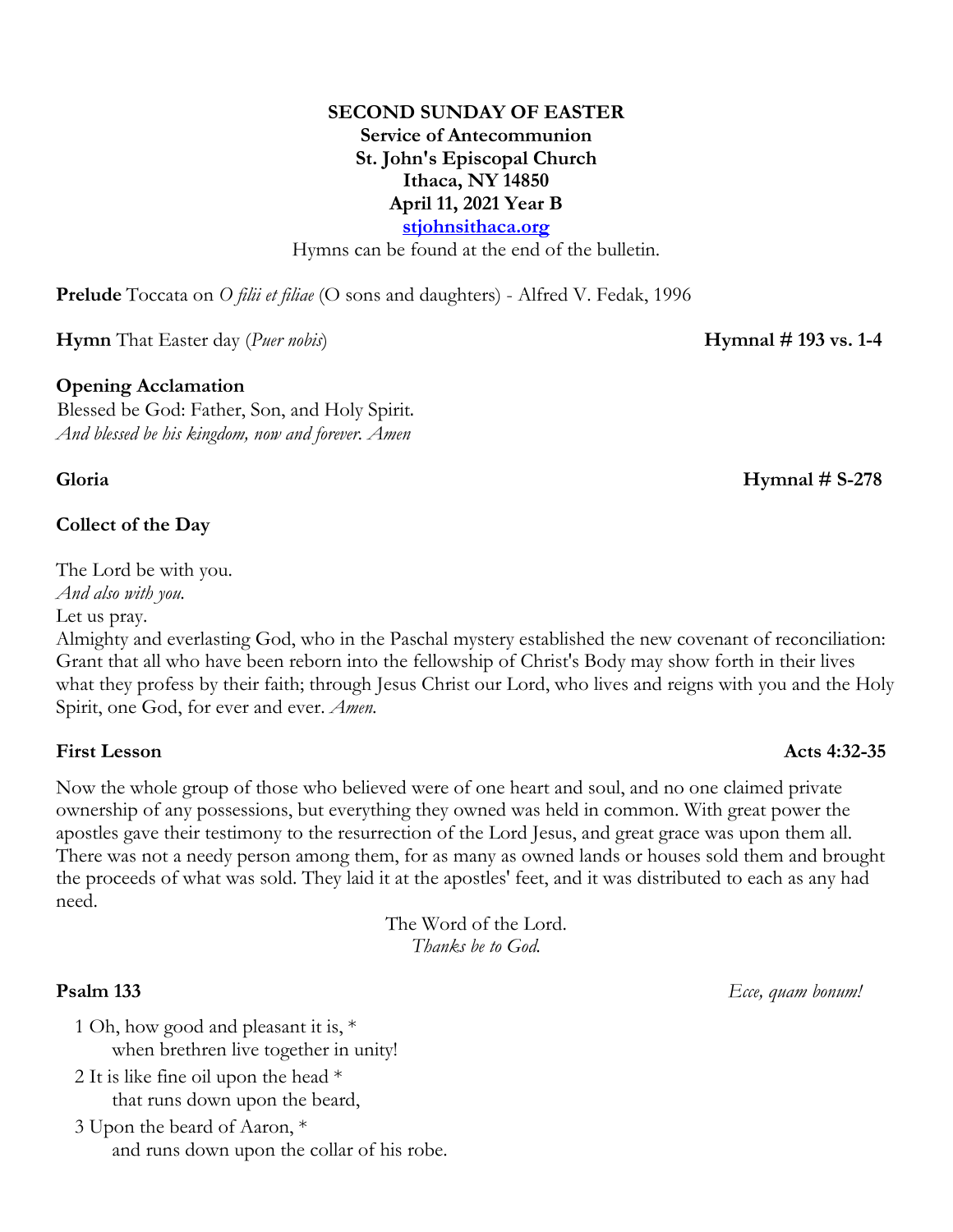4 It is like the dew of Hermon \* that falls upon the hills of Zion.

5 For there the Lord has ordained the blessing: \* life for evermore.

# **Epistle 1 John 1:1-2:2**

We declare to you what was from the beginning, what we have heard, what we have seen with our eyes, what we have looked at and touched with our hands, concerning the word of life-- this life was revealed, and we have seen it and testify to it, and declare to you the eternal life that was with the Father and was revealed to us-- we declare to you what we have seen and heard so that you also may have fellowship with us; and truly our fellowship is with the Father and with his Son Jesus Christ. We are writing these things so that our joy may be complete.

This is the message we have heard from him and proclaim to you, that God is light and in him there is no darkness at all. If we say that we have fellowship with him while we are walking in darkness, we lie and do not do what is true; but if we walk in the light as he himself is in the light, we have fellowship with one another, and the blood of Jesus his Son cleanses us from all sin. If we say that we have no sin, we deceive ourselves, and the truth is not in us. If we confess our sins, he who is faithful and just will forgive us our sins and cleanse us from all unrighteousness. If we say that we have not sinned, we make him a liar, and his word is not in us.

My little children, I am writing these things to you so that you may not sin. But if anyone does sin, we have an advocate with the Father, Jesus Christ the righteous; and he is the atoning sacrifice for our sins, and not for ours only but also for the sins of the whole world.

> The Word of the Lord. *Thanks be to God.*

# **Gospel**

**John 20:19-31**

The Gospel of our Lord Jesus Christ according to John. *Glory to you, Lord Christ.*

When it was evening on that day, the first day of the week, and the doors of the house where the disciples had met were locked for fear of the Jews, Jesus came and stood among them and said, "Peace be with you." After he said this, he showed them his hands and his side. Then the disciples rejoiced when they saw the Lord. Jesus said to them again, "Peace be with you. As the Father has sent me, so I send you." When he had said this, he breathed on them and said to them, "Receive the Holy Spirit. If you forgive the sins of any, they are forgiven them; if you retain the sins of any, they are retained."

But Thomas (who was called the Twin), one of the twelve, was not with them when Jesus came. So the other disciples told him, "We have seen the Lord." But he said to them, "Unless I see the mark of the nails in his hands, and put my finger in the mark of the nails and my hand in his side, I will not believe."

> The Gospel of the Lord. *Praise to you, Lord Jesus Christ.*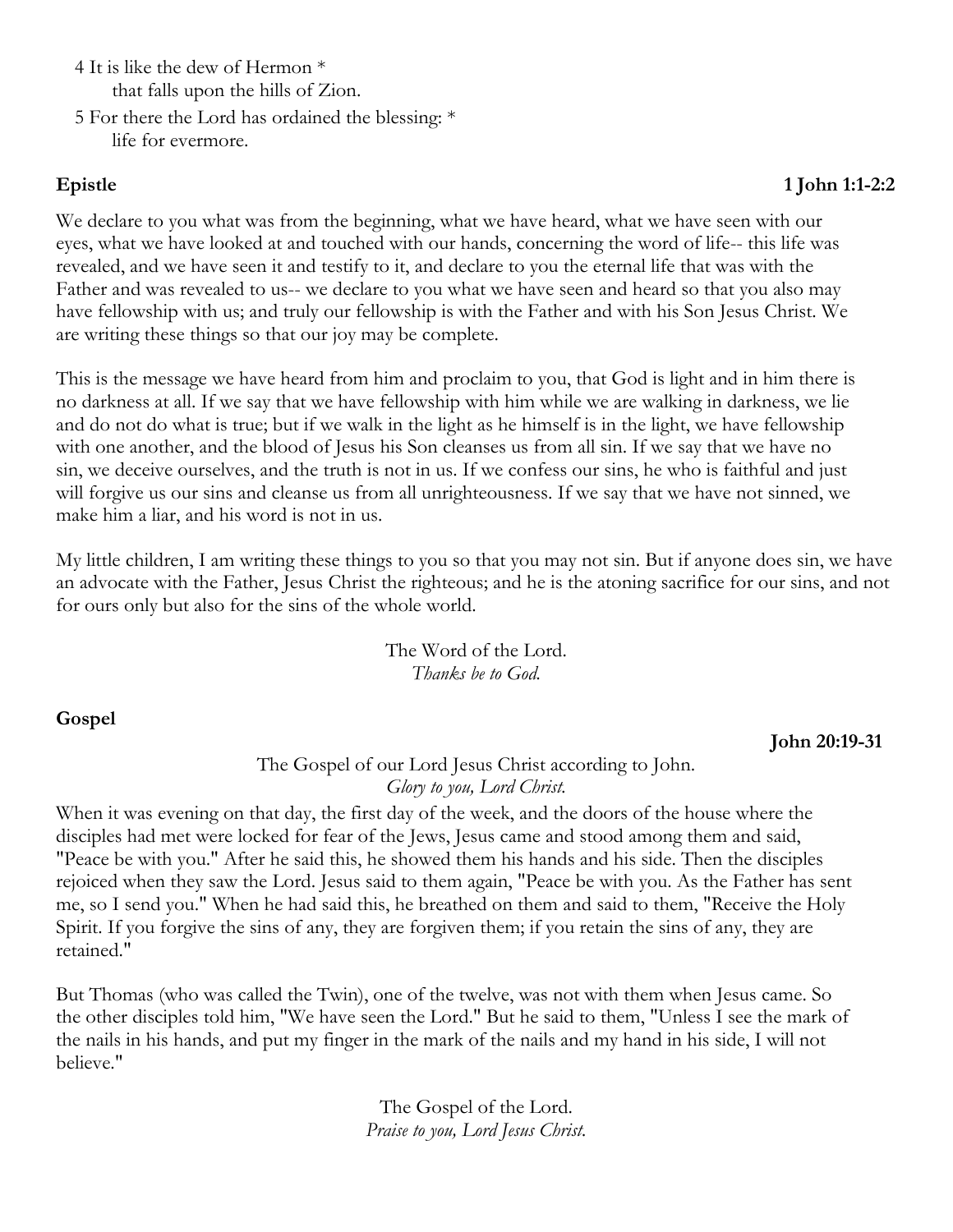## **The Nicene Creed BCP 358**

We believe in one God, the Father, the Almighty, maker of heaven and earth, of all that is, seen and unseen.

We believe in one Lord, Jesus Christ, the only Son of God, eternally begotten of the Father, God from God, Light from Light, true God from true God, begotten, not made, of one Being with the Father. Through him all things were made. For us and for our salvation he came down from heaven: by the power of the Holy Spirit he became incarnate from the Virgin Mary, and was made man. For our sake he was crucified under Pontius Pilate; he suffered death and was buried. On the third day he rose again in accordance with the Scriptures; he ascended into heaven and is seated at the right hand of the Father.

He will come again in glory to judge the living and the dead, and his kingdom will have no end.

We believe in the Holy Spirit, the Lord, the giver of life, who proceeds from the Father and the Son. With the Father and the Son he is worshiped and glorified. He has spoken through the Prophets. We believe in one holy catholic and apostolic Church. We acknowledge one baptism for the forgiveness of sins. We look for the resurrection of the dead, and the life of the world to come. Amen.

## **Prayers of the People: Form III**

Father, we pray for your holy Catholic Church; *That we all may be one.*

Grant that every member of the Church may truly and humbly serve you; *That your Name may be glorified by all people.*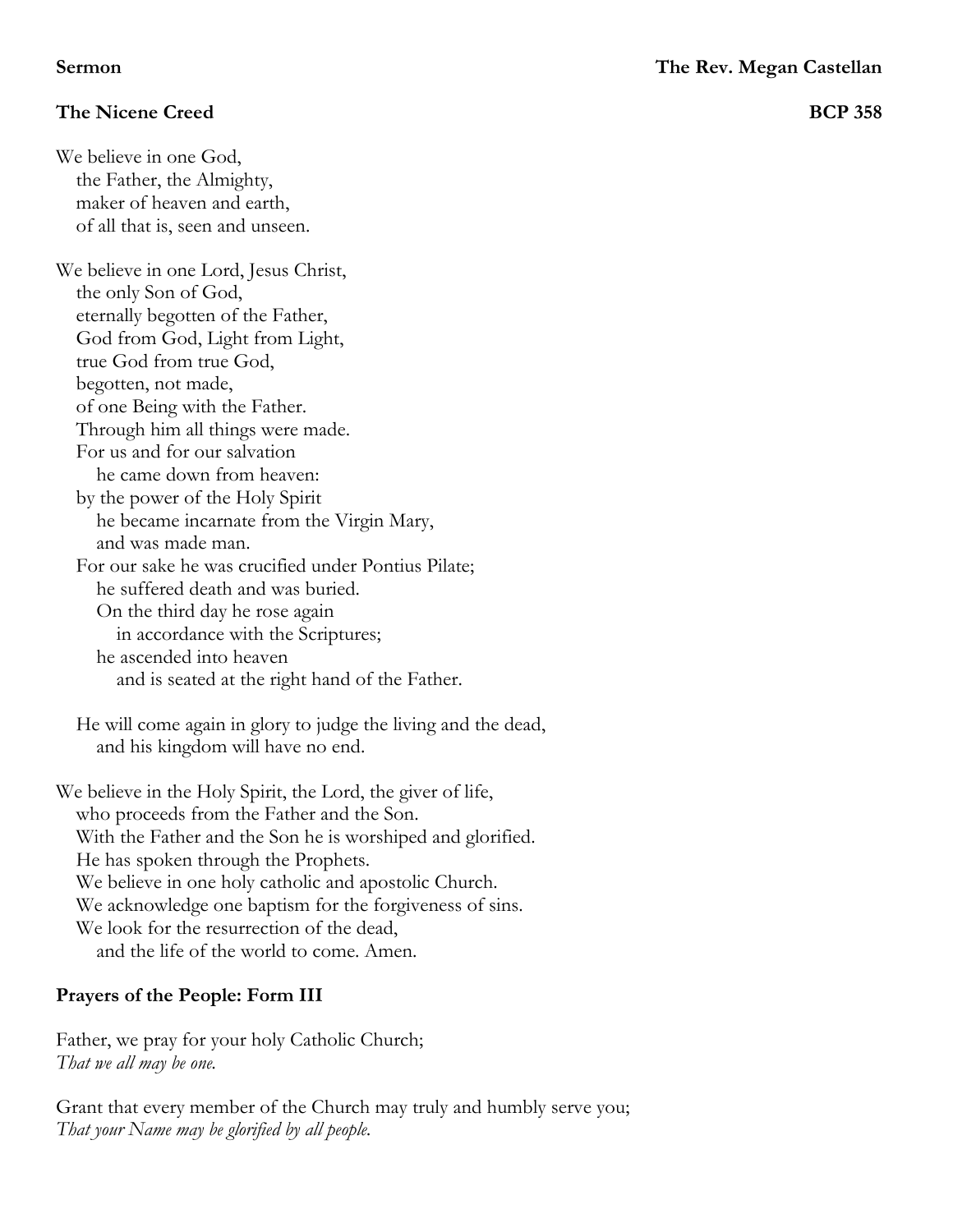We pray for all bishops, priests, and deacons; *That they may be faithful ministers of your Word and Sacraments.*

We pray for all who govern and hold authority in the nations of the world; *That there may be justice and peace on the earth.*

Give us grace to do your will in all that we undertake; *That our works may find favor in your sight.*

Have compassion on those who suffer from any grief or trouble; *That they may be delivered from their distress.*

Give to the departed eternal rest. *Let light perpetual shine upon them.*

We praise you for your saints who have entered into joy; *May we also come to share in your heavenly kingdom.*

For the special needs and concerns of our congregation, and especially for:

| Theodore | Edith   | Kathleen | ean    | Mary       | Alan |
|----------|---------|----------|--------|------------|------|
| Dhara    | Lucy    | Wes      | Laura  | Michele    |      |
| Lorraine | Carol   | Susan    | Martha | James      |      |
| Loraine  | Kathryn | Joan     | John   | <b>lay</b> |      |
|          |         |          |        | Terry      |      |

For those celebrating the anniversary of their birth this week: Rafaelle Henry, Hadassah Miller, Nora Clark, Woodrow Miller

## **The Lord's Prayer**

**Hymn** O sons and daughters (O *filii et filiae*) **Hymnal # 206** 

**Peace**

**Dismissal**

**Postlude** on *Puer nobis nascitur* (That Easter day with joy was bright) - David Shelat, 2015